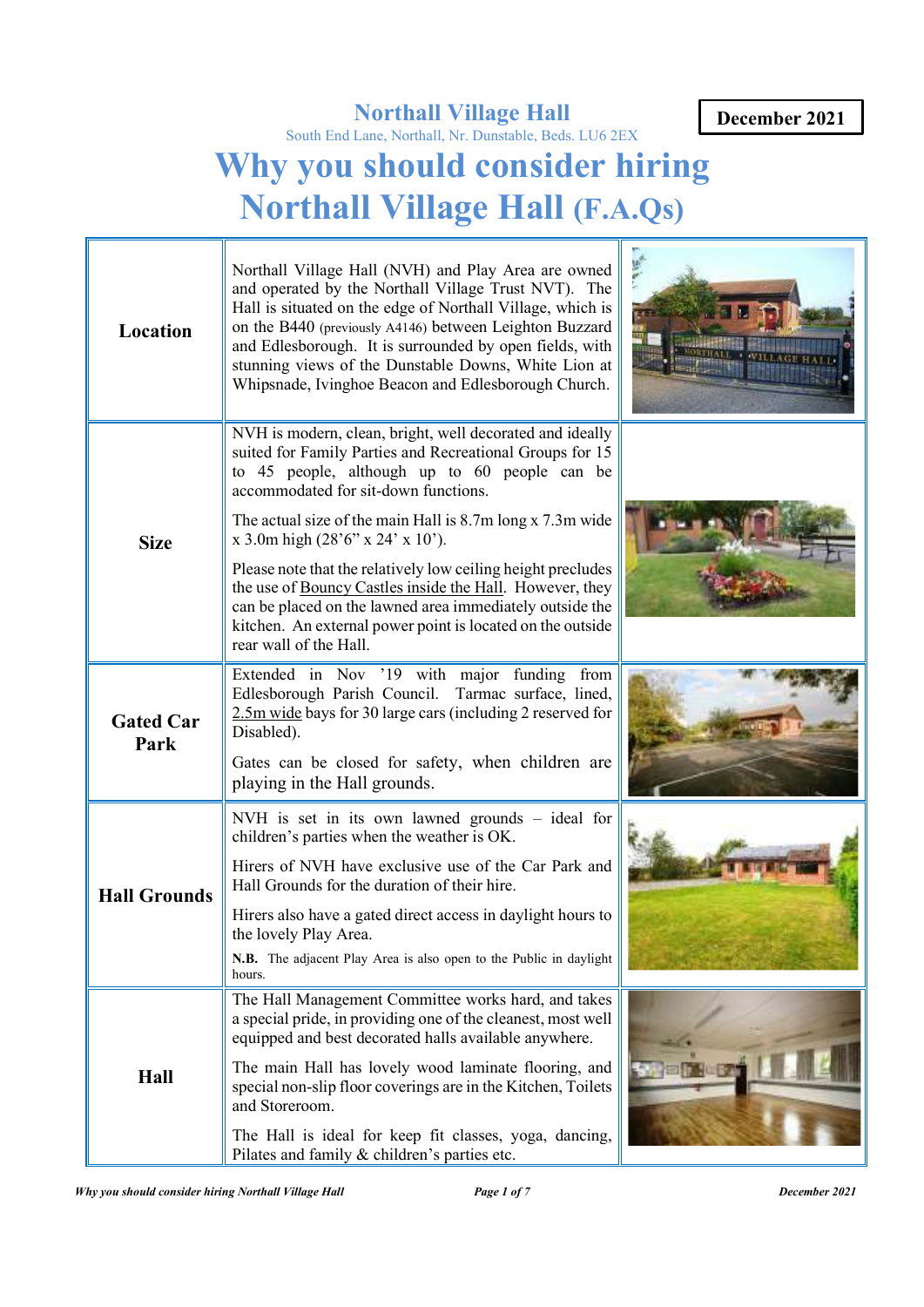| Tables &<br><b>Chairs</b><br>$72$ " x 30"<br>Long:<br>Medium: 48" x 30"<br>36" x 30"<br>Short: | The tables and chairs, which are located in the Storeroom,<br>will accommodate up to the Hall's maximum of 60 adults.<br>There are 9 long, 5 medium and 2 short tables to allow<br>flexibility in setting out the Hall for parties, meetings,<br>quiz nights etc. |  |  |
|------------------------------------------------------------------------------------------------|-------------------------------------------------------------------------------------------------------------------------------------------------------------------------------------------------------------------------------------------------------------------|--|--|
| Children's<br>Tables &<br><b>Chairs</b>                                                        | We have 4 colourful<br>tables and 20 colourful<br>chairs<br>suitable<br>for<br>children up to 5 years of<br>age.                                                                                                                                                  |  |  |
|                                                                                                | We also have 2 playtime<br>tables and 8 chairs<br>suitable for children<br>aged $6 - 8$ years.                                                                                                                                                                    |  |  |
| <b>Broadband</b>                                                                               | In October 2021 we invested in high speed broadband which is free for Hirers and their<br>guests to use. Network and password details are on the NVHMC Notice Board in the Hall -<br>located on the Hall wall next to the entrance door.                          |  |  |

# Typical layout of Hall for a Family Party of 50 people with a Buffet meal



*Why you should consider hiring Northall Village Hall Page 2 of 7 December 2021*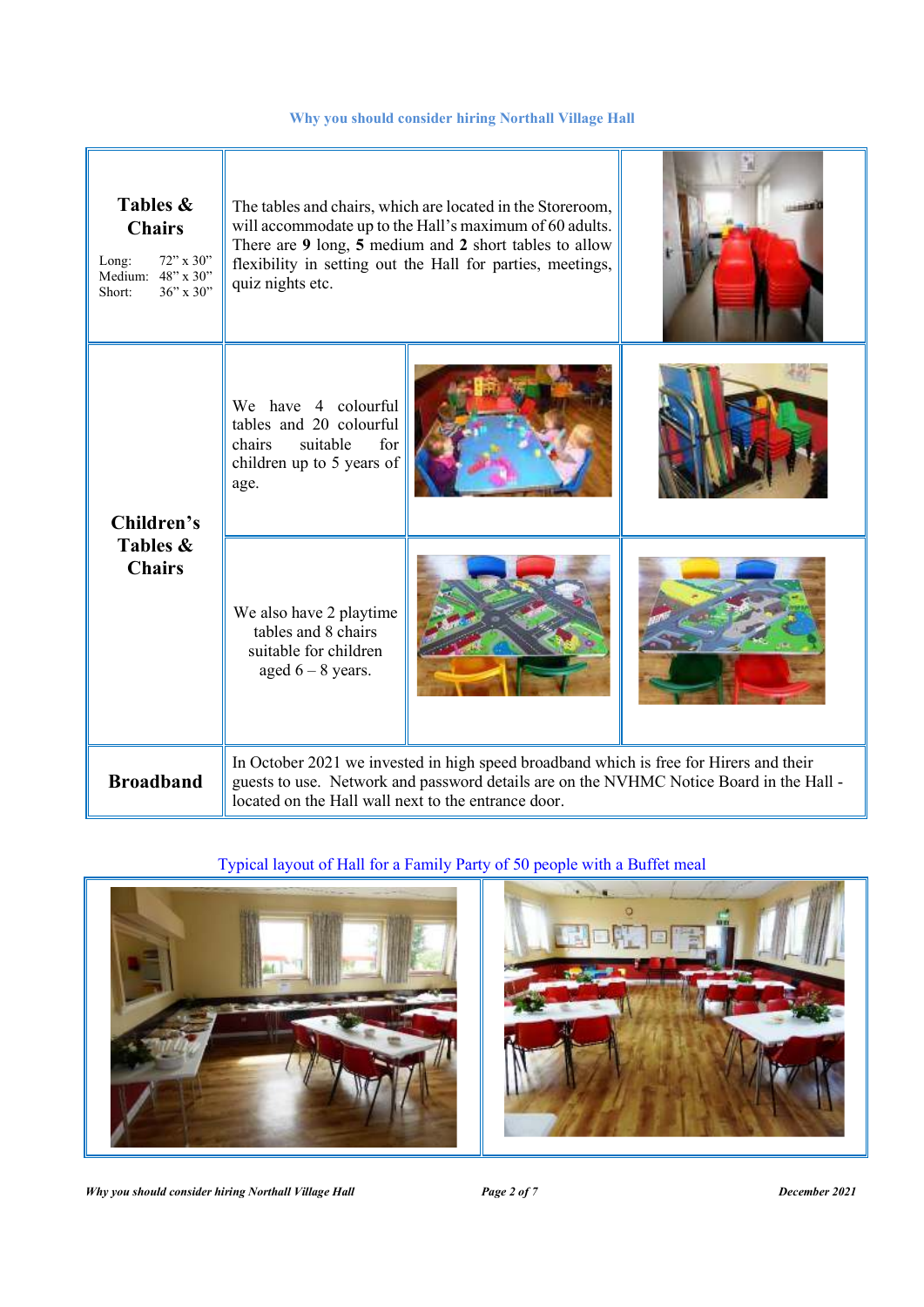



| <b>Children's</b><br><b>Soft Play</b><br><b>Equipment</b>         |                                                                                                                                                                                                                                                                                                                                                                                                            |                                                 |
|-------------------------------------------------------------------|------------------------------------------------------------------------------------------------------------------------------------------------------------------------------------------------------------------------------------------------------------------------------------------------------------------------------------------------------------------------------------------------------------|-------------------------------------------------|
| <b>Party Games</b><br><b>Box</b><br>(props for about 25<br>games) | Children's entertainers can be<br>expensive, so why not be different<br>organise<br>traditional<br>and<br>$\mathbf{a}$<br>children's party with lots of party<br>games? It can be loads of fun!<br>Look at our website for our free<br>"Have a Games Party" Guide to<br>find out how to hold a games<br>party. It has ideas for over 70<br>different party games, including<br>ideas for younger and older | <b>Barthad Villege Priz</b><br><b>GAMES BOX</b> |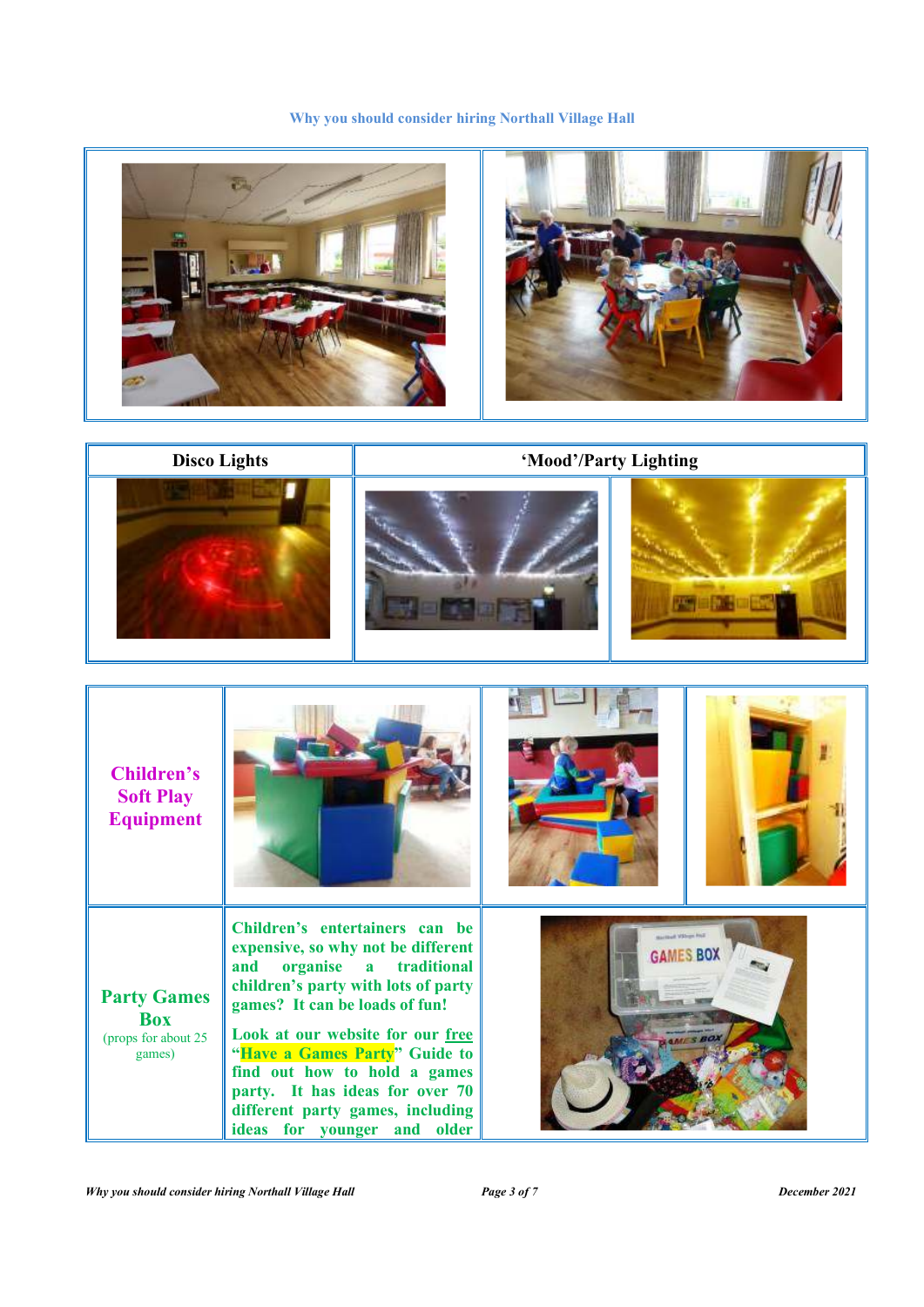**children, and games suitable for indoors and for playing outside in the Hall Grounds** 

**Not all games need lots of preparation. Some only need some music or some old newspapers. However, we have a Party Games Box of "props" for some 25 games available for hire to help you make your party go with a swing!** 



# **Kitchen**

On 3<sup>rd</sup> September 2018 the extended and totally refurbished Kitchen was opened - making it probably the best village hall kitchen in Bucks, Beds & Herts!

The new, extended and totally refurbished Kitchen was funded through:

WREN's FCC Community Action Fund

Aylesbury Vale Community Chest

AVDC S106 Fund

and NVT Funds.



**View through servery from hall - double Neff Ovens & Neff Induction Hob** 



**View through rear window of Kitchen**

*WREN is a not-forprofit business that awards grants for community, biodiversity and heritage projects from funds donated by FCC Environment through the Landfill Communities Fund* 



**Commercial Dishwasher & hand wash View towards kitchen door - double** 



**Neff ovens, Microwave & Fridge Freezer**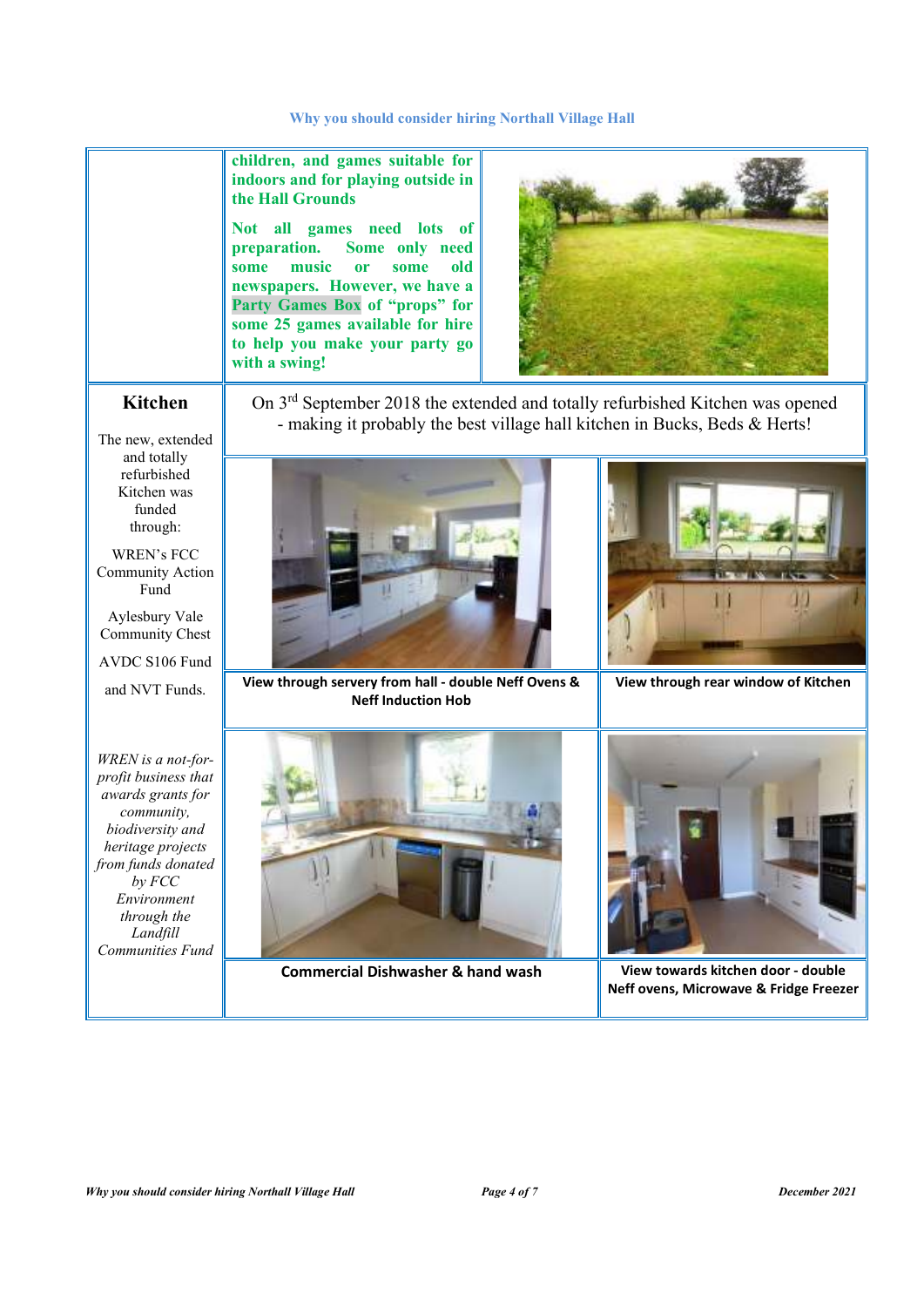| Aylesbury Vale<br>Community Chest,<br>is a community<br>grants scheme run<br>jointly by<br>Aylesbury Vale<br>District Council &<br>the Vale of<br>Aylesbury Housing<br>Trust |                                                                                                                                                                                         | Burco auto fill Boiler, Warming Cupboard & spacious                                                                                                                                              | The master switch board to help make                                                                                                               |
|------------------------------------------------------------------------------------------------------------------------------------------------------------------------------|-----------------------------------------------------------------------------------------------------------------------------------------------------------------------------------------|--------------------------------------------------------------------------------------------------------------------------------------------------------------------------------------------------|----------------------------------------------------------------------------------------------------------------------------------------------------|
|                                                                                                                                                                              |                                                                                                                                                                                         | Servery                                                                                                                                                                                          | it as easy as possible for Kitchen users<br>new to the Hall                                                                                        |
|                                                                                                                                                                              | Modern, all matching, quality, white crockery and modern,<br>all matching stainless steel cutlery. 2 options are available:                                                             |                                                                                                                                                                                                  |                                                                                                                                                    |
| Crockery &<br><b>Cutlery</b>                                                                                                                                                 | large serving spoons.                                                                                                                                                                   | <b>Either:</b> 60 sets of dinner & side plates, bowls, cups, saucers;<br>glasses; knives, forks, dessert spoons, dessert forks & tea<br>spoons, together with some sugar bowls & milk jugs and 4 | Or: For serving coffee/tea/cakes for 20<br>(mugs, side plates & tea spoons; together<br>with a few serving plates, sugar bowls $\&$<br>milk jugs). |
| <b>Toilets</b>                                                                                                                                                               | The toilets have been completely re-modelled and refurbished and in doing so we managed to<br>create sufficient space for a wheel-chair accessible toilet and baby changing facilities. |                                                                                                                                                                                                  |                                                                                                                                                    |
|                                                                                                                                                                              | The toilets are kept in a pristine condition.<br>NVT believes that the toilets are now among the best available in any village hall.                                                    |                                                                                                                                                                                                  |                                                                                                                                                    |
| <b>Wheel Chair Accessible Toilet</b>                                                                                                                                         |                                                                                                                                                                                         | <b>Baby Changing Facilities</b>                                                                                                                                                                  | The Ladies Toilets are especially bright<br>and well equipped                                                                                      |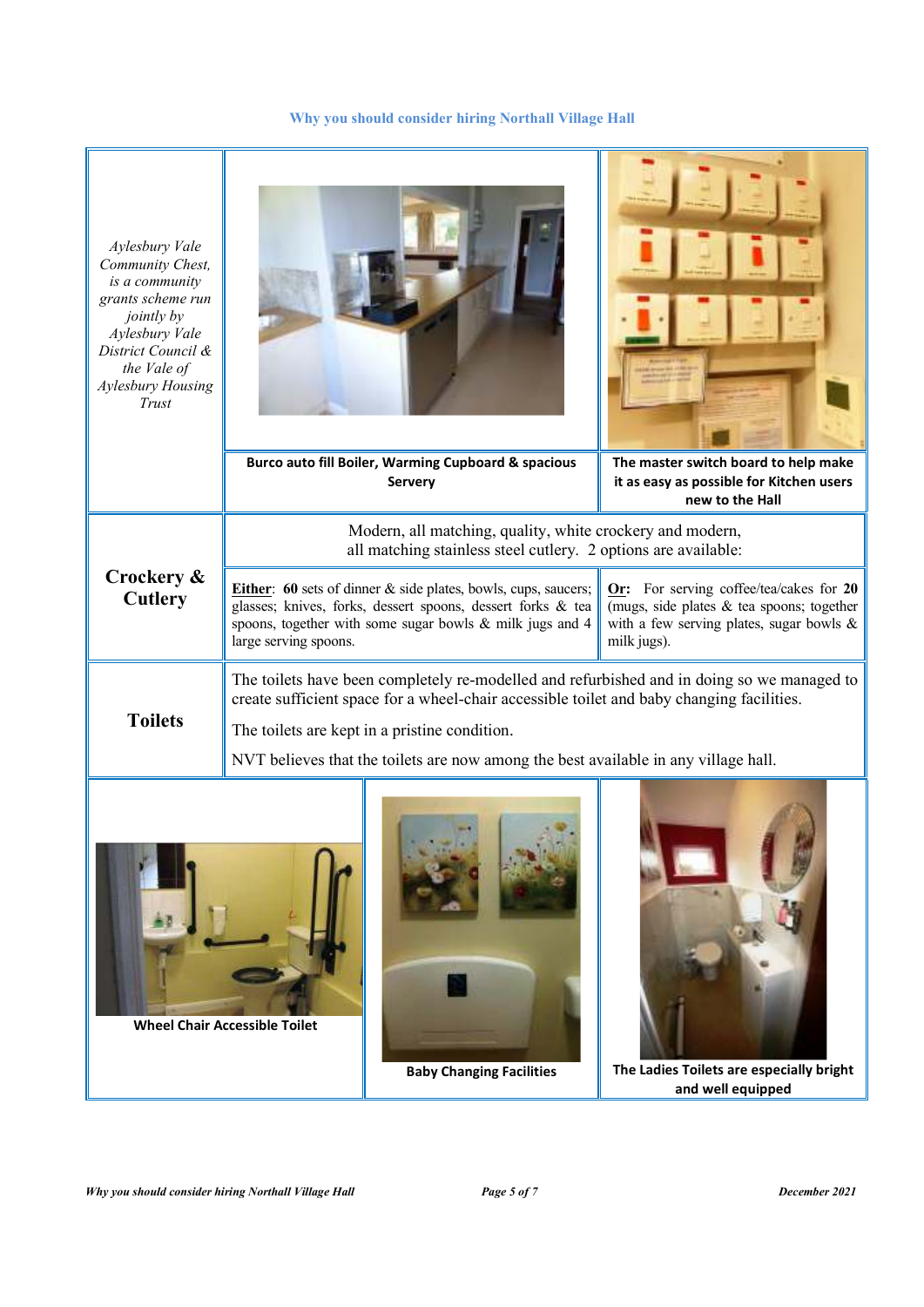| Heating $(\&$<br>Cooling) the<br><b>Hall</b><br>(New air)<br>sourced heat<br>pump) | In September 2020 we invested in an air sourced heat<br>pump.<br>It uses about 50% of the electricity used by our old<br>convector heaters and is therefore much more<br>environmentally friendly. It is also quieter.<br>The Hall temperatures are more controllable and, one<br>further benefit is that the heat pump is also capable of<br>going into a reverse cycle to cool the Hall when we next<br>have a hot summer!<br>We have endeavoured to make the operation of the heat<br>pump as simple as possible. |  |  |
|------------------------------------------------------------------------------------|----------------------------------------------------------------------------------------------------------------------------------------------------------------------------------------------------------------------------------------------------------------------------------------------------------------------------------------------------------------------------------------------------------------------------------------------------------------------------------------------------------------------|--|--|
| <b>Other</b><br>energy<br>saving<br>measures                                       | Electricity is still our single biggest cost in running NVH.<br>We have taken all possible action to try and minimise the use of electricity $-$ a large solar<br>panel installation in August 2015; new replacement energy efficient windows; negotiating<br>new supply contracts; additional loft insulation; LED and other low energy lighting                                                                                                                                                                    |  |  |
| taken                                                                              | And asking all Hall Users not to waste electricity.                                                                                                                                                                                                                                                                                                                                                                                                                                                                  |  |  |

After several years of planning and fund raising, NVT finally achieved one of its key goals in the Summer of  $2008 -$  to provide Northall Village with its first play area (Phase 1 – for children 2 – 8 years of age).

The Play Area is immediately adjacent to Northall Village Hall, but is set in its own, separate grounds, to which the public have direct access in daylight hours.

**Village Hall**  Hirers of NVH may also use the Play Area, and can access it directly from a special gate in the Hall Grounds. When the weather is good, the Play Area has proved very popular with children's and family parties.

> In October 2011 we opened Phase 2 – mainly for children  $8 - 14$  years of age:





*Why you should consider hiring Northall Village Hall Page 6 of 7 December 2021* 

**Northall** 

**Play Area**